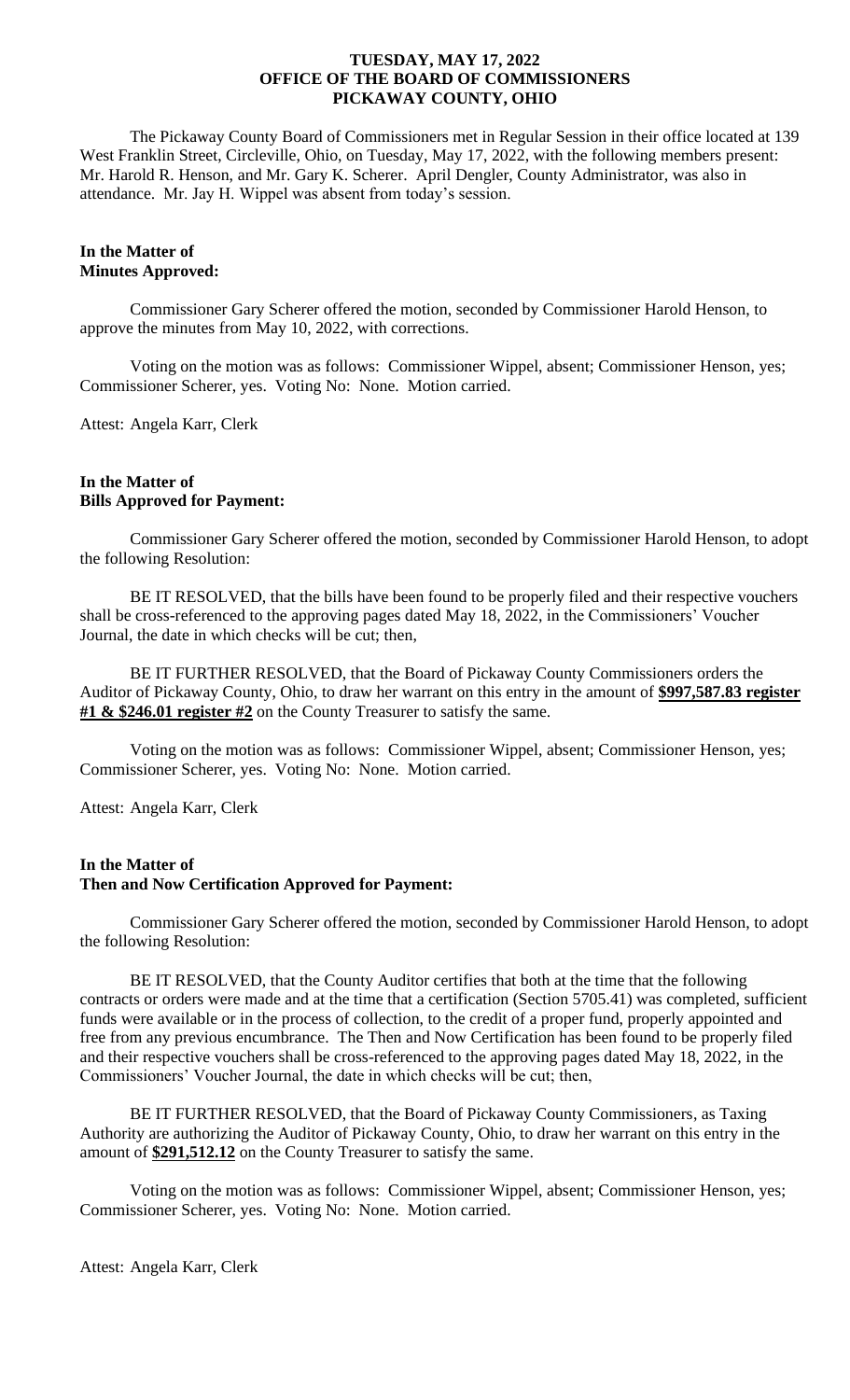### **In the Matter of Amended Certificate Approved:**

Commissioner Gary Scherer offered the motion, seconded by Commissioner Harold Henson, to adopt the following Resolution:

# **Resolution No.: PC-051722-37**

**WHEREAS**, the Pickaway County Budget Commission approved an AMENDED CERTIFICATE in the amount of \$46,437.13 to amend Rhoads Drainage Improvements Upfront Payments, fund #319,

**THEREFORE BE IT RESOLVED**, that the Pickaway County Board of Commissioners hereby appropriated the following sum for expenditure for period ending December 31, 2022:

# **RHOADS DRAINAGE IMPROVEMENTS UPFRANT PAYMENTS FUND #319 \$46,437.13**

Voting on the motion was as follows: Commissioner Wippel, absent; Commissioner Henson, yes; Commissioner Scherer, yes. Voting No: None. Motion carried.

Attest: Angela Karr, Clerk

# **In the Matter of Appropriations Approved:**

Commissioner Gary Scherer offered the motion, seconded by Commissioner Harold Henson, to approve the following requests for APPROPRIATION:

# **\$200,000.00 – 201.3007.5506 -Auto License & Gas Tax Contract Projects – Engineer**

**\$669,509.00 – 936.304.5506 – Township & Municipal Contract Projects – Engineer**

# **\$3,470.28 – 319.6144.5901 -Rhoads Drainage Improvements Other Expenses - Commissioners**

Voting on the motion was as follows: Commissioner Wippel, absent; Commissioner Henson, yes; Commissioner Scherer, yes. Voting No: None. Motion carried.

Attest: Angela Karr, Clerk

# **In the Matter of Transfer and Reappropriations Approved:**

Commissioner Gary Scherer offered the motion, seconded by Commissioner Harold Henson, to approve the following requests for TRANSFER AND REAPPROPRIATION:

# **\$6,151.98 – 936.3004.5401 – Township & Municipal Contract Services – Engineer TO 936.3004.5506 – Township & Municipal Contract Projects - Engineer**

Voting on the motion was as follows: Commissioner Wippel, absent; Commissioner Henson, yes; Commissioner Scherer, yes. Voting No: None. Motion carried.

Attest: Angela Karr, Clerk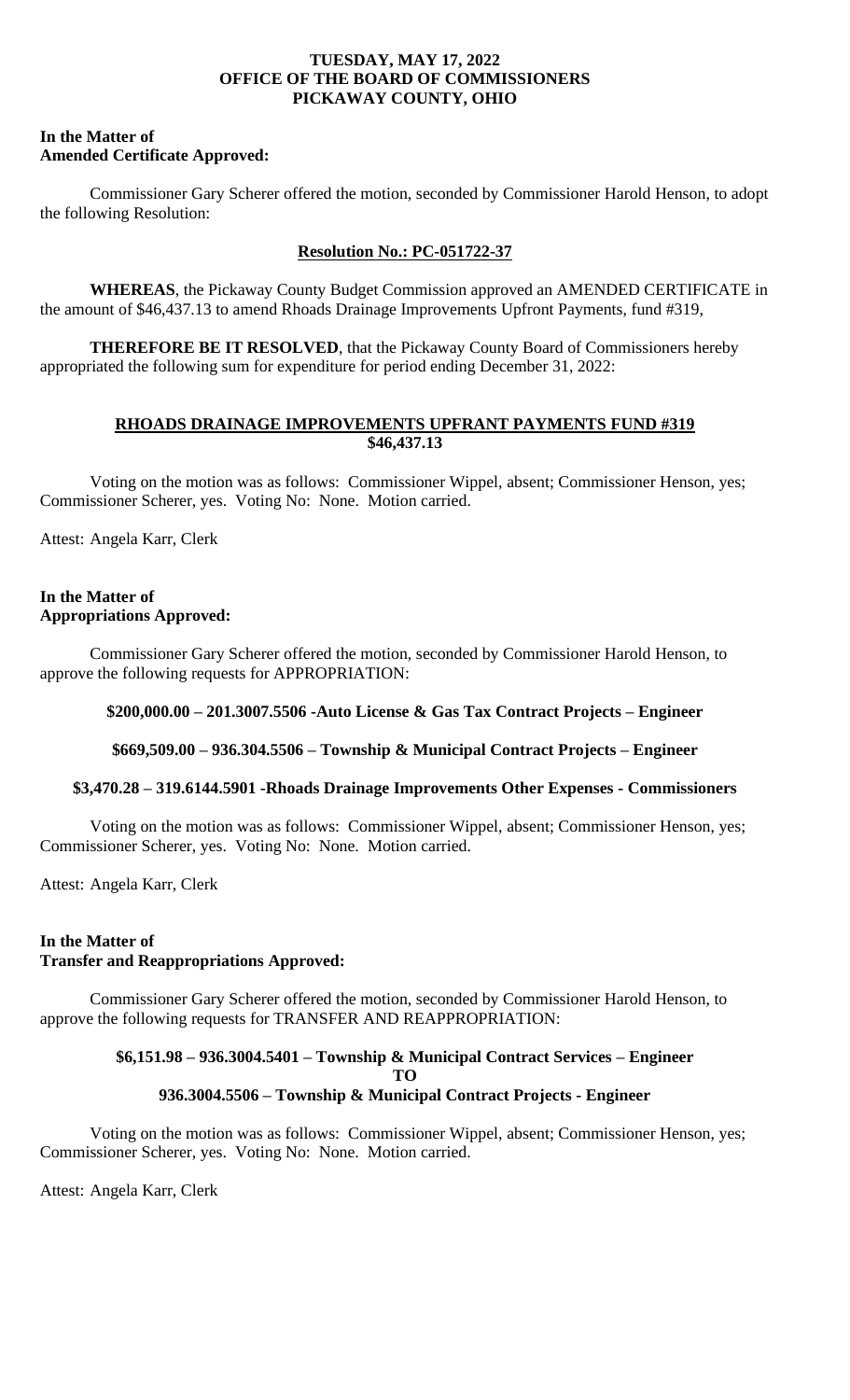### **In the Matter of Blanket Purchase Order Approved:**

Commissioner Gary Scherer offered the motion, seconded by Commissioner Harold Henson, to approve the following requests for BLANKET PURCHASE ORDER:

### **\$3,470.28 – 319.6144.5901 – Other Expenses Rhoads Drainage Improvement - Commissioners**

Voting on the motion was as follows: Commissioner Wippel, absent; Commissioner Henson, yes; Commissioner Scherer, yes. Voting No: None. Motion carried.

Attest: Angela Karr, Clerk

# **In the Matter of Building Department Commercial Building Permit Surcharge:**

Commissioner Gary Scherer offered the motion, second by Commissioner Harold Henson, to approve the letter to Township Trustees along with payments collected regarding the 10% surcharge for all commercial building permits issued within individual township boundaries. Payment to the townships reflects the  $1<sup>st</sup>$  quarter of 2022 collected.

Voting on the motion was as follows: Commissioner Wippel, absent; Commissioner Henson, yes; Commissioner Scherer, yes. Voting No: None. Motion carried.

Attest: Angela Karr, Clerk

# **In the Matter of Dog Shelter Report:**

- Mr. Custer received a donation of \$9,500 from an anonymous donor to be used for the pavilion concrete flooring and another donation for kennels.
- The replacement kennels doors are on order and Mr. Custer will be taking the better outdoor kennels to use for overflow.

### **In the Matter of IT Department Report:**

The following is a summary of the report provided by Robert Adkins, Pickaway County IT Department Director:

- Spectrum scheduled to port phones for Garage and for Dog Shelter on May  $25<sup>th</sup>$ .
- SO Migration finishing up on WIFI deployment and still have the Jail side of network to migrate to new network. Network issues are already declining.
- Fairgrounds The connection is in place and ready to move the camera server over to our network. Ryan expects to be out next week to finish up.
- I have a SR from Mark Yarnell to discuss for the move to Horizon.
- I've asked for a quote for an e-line to the Prosecutor's office.
- Plan to upgrade our VMware environment to 7.0.
- Working with Pioneer to configure a web server for the Juvenile Court that will be similar to the Clerk of Courts Web portal for public viewing of court documents.
- Rick has been facilitating Pioneer's connection to implement eCitations for JV Court.
- Scheduled to install VEEAM Enterprise eval license next week.
- Zero Trust What is it and what does it involve?
- Zero Day Exploit -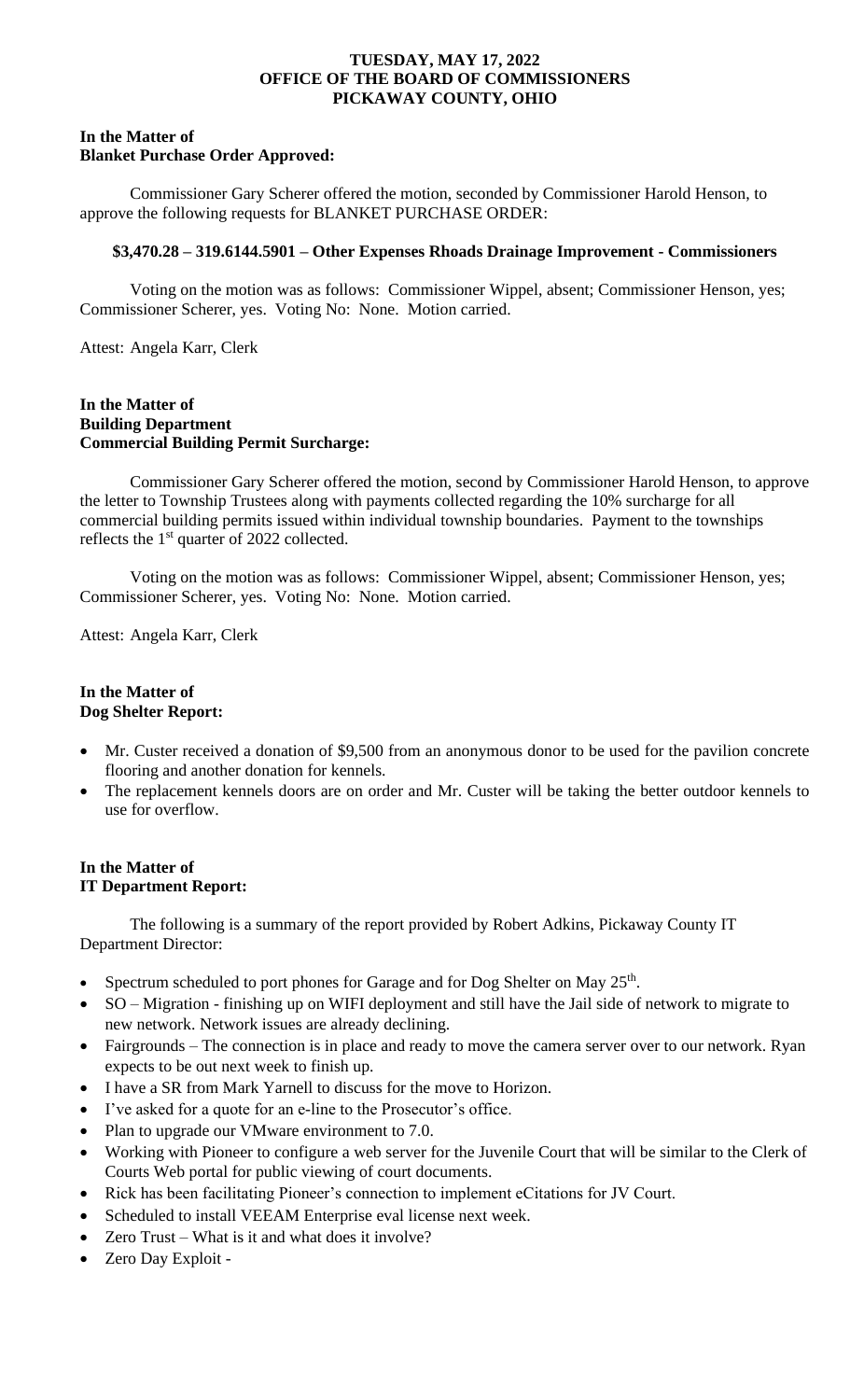# **In the Matter of Maintenance Department Report:**

The following is a summary of the report provided by Jon Brown, Maintenance Supervisor:

- Started a new employee last week and an additional employee is scheduled to start Monday. Brandon is showing interest in the electrical trade and the crew is teaching him the knowledge.
- There is a meter at the PDI building that in antiquated and trenching will take place to install a new meter. The roof is installed and waiting on final touches.
- The 29<sup>th</sup> should be the last weekend to do work at the Service Center.
- There was aluminum screening that had been compromised at the Service Center and there where around a dozen birds in the building. Repairs have been made to the screening.
- The flooring in adult probation is having some issues. Maintenance is going to install some drainage to help alleviate the moisture in the sandstone. Mr. Brown wants to temporarily move Adult Probation into the Recorder's old office while replacing the floors in Adult Probation.
- Mr. Brown had Custom Tree Service come to the Dog Shelter to have trees removed or cut. Waiting on scheduling to have the work done.

# **In the Matter of Report Provided by Tim McGinnis:**

The following is a summary of the report provided by Tim McGinnis, Planning and Development:

- **Planning Commission:** 
	- o No agenda items for June 14 meeting.
- **Outstanding Plats:**
- **Lot Splits:**
	- o Approved 4 lot splits in the last week, 12 open applications currently.
- **CDBG:** 
	- o New Holland Playground Project contract with DWA Creation. (Not to exceed \$68,249.99)

# **In the Matter of Community Development Block Grant PY20 Allocation and Neighborhood Revitalization Grant Contract with DWA Recreation for Village of New Holland Playground Project:**

In reference to the bid opening conducted on May 3, 2022, referred to as Community Development Block Grant PY20 Allocation & Neighborhood Revitalization Grant Commissioner Gary Scherer offered the motion, second by Commissioner Harold Henson, to sign the contract with DWA Recreation, 1010 Harrison Avenue, Harrison, Ohio 45030, in the amount of \$68,249.99 for the Village of New Holland Playground Project.

Voting on the motion was as follows: Commissioner Wippel, absent; Commissioner Henson, yes; Commissioner Scherer, yes. Voting No: None. Motion carried.

Attest: Angela Karr, Clerk

# **In the Matter of Executive Session:**

At 9:36 a.m., Commissioner Gary Scherer offered the motion, seconded by Commissioner Harold Henson, to enter into Executive Session pursuant to ORC  $\S 121.22$  (G) (1) to consider the appointment, employment, dismissal, discipline, promotion, demotion, or compensation, etc., of a public employee with April Dengler, County Administrator, Marc Rogols, County Deputy Administrator and Robert Adkins, IT Director in attendance.

Roll call vote on the motion was as follows: Commissioner Wippel, absent; Commissioner Henson, yes; Commissioner Scherer, yes. Voting No: None. Motion carried.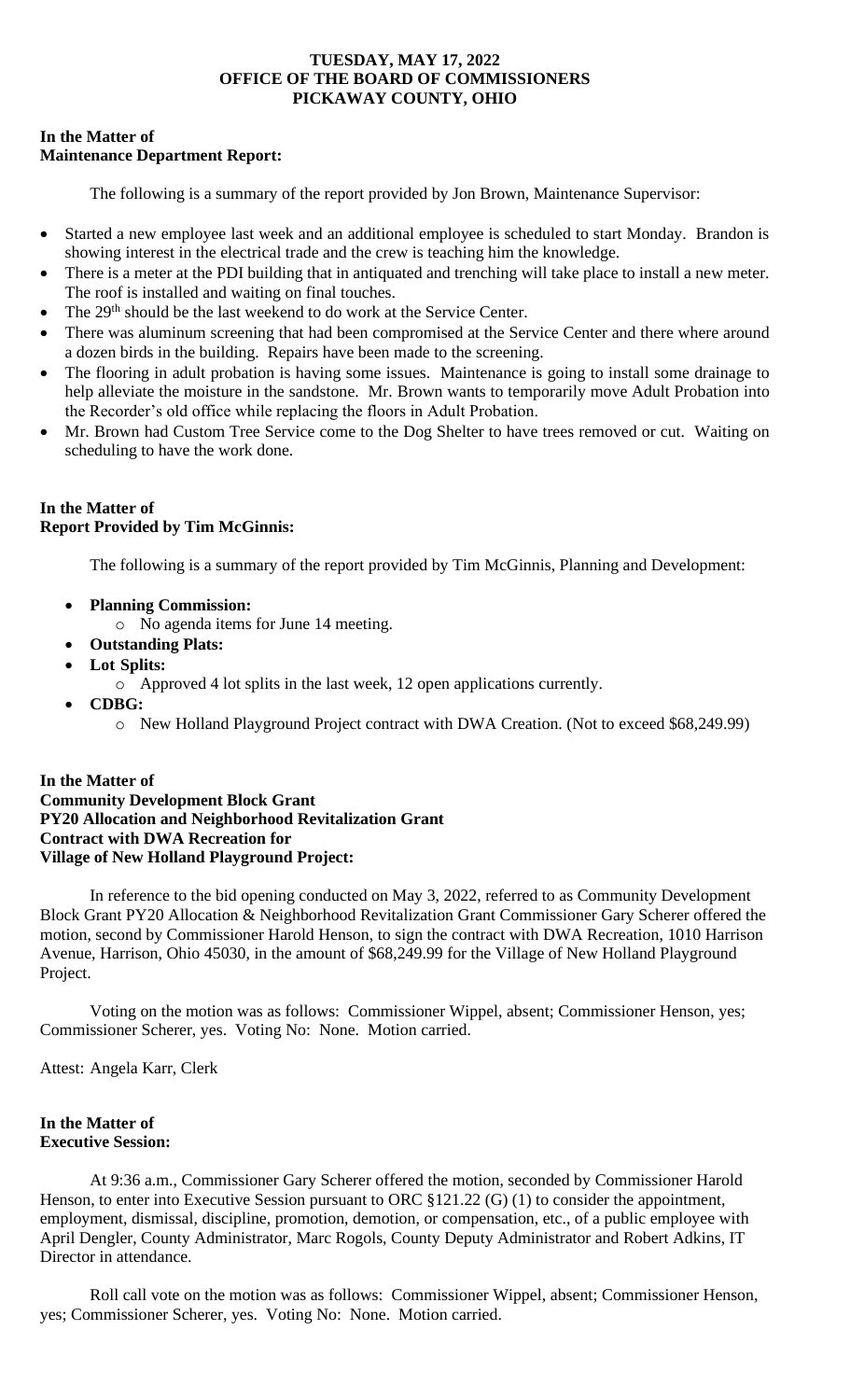Attest: Angela Karr, Clerk

At 9:50 a.m., the Commissioners exited Executive Session and Commissioner Gary Scherer offered the motion, seconded by Commissioner Harold Henson, to resume Regular Session.

Roll call vote on the motion was as follows: Commissioner Wippel, absent; Commissioner Henson, yes; Commissioner Scherer, yes. Voting No: None. Motion carried.

Attest: Angela Karr, Clerk

No Action taken.

### **In the Matter of Pickaway County Sheriff's Office ISP Migration to Horizon:**

Commissioner Gary Scherer offered the motion, second by Commissioner Harold Henson, to approve the Service Agreement with Yarnell Consulting for ISP Migration for the Pickaway County Sheriff's Office. The migration shall be from Spectrum to Horizon at the project start total of \$6,000.00.

Voting on the motion was as follows: Commissioner Wippel, absent; Commissioner Henson, yes; Commissioner Scherer, yes. Voting No: None. Motion carried.

Attest: Angela Karr, Clerk

# **In the Matter of Report Provided by Marc Rogols:**

The following is a summary of the report provided by Marc Rogols, County Administrator:

- There was one BWC claims, and two unemployment claims filed for the week. The BWC claim was a false claim for a former PCSO Corrections Officer (Clinton Township). Claim was removed from Pickaway County with the assistance from Sedwick.
- There are currently no auctions pending on Govdeals. To date Govedeals has sold \$398,308.83 in assets for the County.
- Mr. Rogols reported that one new hire packet was sent out (Health Department). Twenty-29 have been handed out year -to-date. The new Office Assistant for the Commissioners' Office and Maintenance position will start Monday, May 23rd. The P/T Custodial position is still posted with no applicants.
- The Mammobus is scheduled for this Friday, May  $20<sup>th</sup>$  and there are 18 scheduled appointments. Highway Garage biometric screenings are finalized with Adena and will take place June 14<sup>th</sup> at 7:30 a.m.
- Mr. Rogols provided an insurance update.
- IPS is currently working on the installation of security cameras in the four additional barns at the fairgrounds.

# **In the Matter of Report Provided by Gary Cameron:**

The following is a summary of the report provided by Gary Cameron, EMA Director.

- This week Mr. Cameron will attend meeting with Southeast EMA Sector Meeting in Lawrence County, Pickaway Fire Chiefs Meeting and State EMA teams call.
- Next week Mr. Cameron will attend E911 Planning Committee meeting.
- General Information
	- o National protests of the anticipated Supreme Court ruling on Roe v Wade continue but remain relatively peaceful.
	- o Buffalo NY shooting suspect in custody after killing 10 and wounding another 3 persons. By all accounts, this was a hate crime directed at minority groups.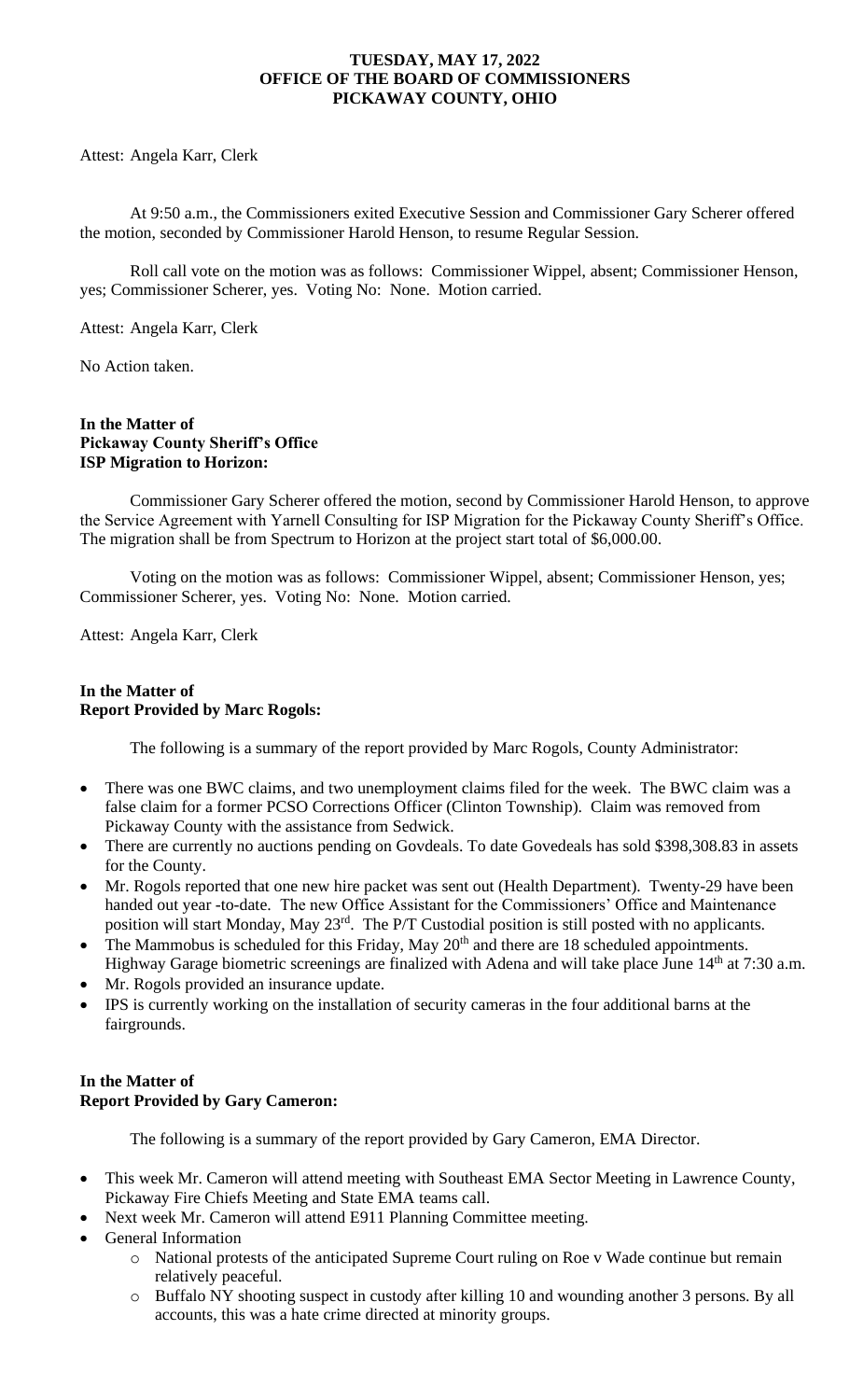- o County-wide programming of handheld radios continues.
- o COVID admissions in Central Ohio area are higher but the increasing number of admissions are due to subvariants. Statewide nearly 16,000 new cases.
- o Continued reports of cyber-crime/hacking forwarded to IT
- **EMA** Projects
	- o Full scale pipeline disaster exercise in planning stages. Scheduled for the last week of August at Deer Creek State Park.
	- o Continued effort to train first responders in ICS and NIMS. Training is part of the overall FEMA operations.
	- o EMA inventory audit slow progress. Old EMA files and radio parts have been mostly disposed of as obsolete or not original paperwork.
	- o Continuing development of the Community Emergency Response Team CERT volunteer training this past weekend. Nine new applicants.
	- o WLOH antenna installation delayed due to availability of parts.
- Issues requiring Commissioners Support/Notification:

#### **In the Matter of Rhoads Ditch Improvement Assessment:**

Commissioner Gary Scherer offered the motion, seconded by Commissioner Harold Henson to adopt the following Resolution:

# **Resolution No.: PC-051722-38**

**BE IT RESOLVED** that the Board of Commissioners, Pickaway County, Ohio, does hereby certify to the Pickaway County Auditor, Melissa Betz, that as of the 17<sup>th</sup> day of 2022, the following landowners are to be assessed 2022 special assessments on their tax duplicates for the Rhoads Drainage Improvement Ditch Construction Loan; and,

| Carly Neff Rhoads & Brent Brett Rhoads<br>Parcel #A0100010028100<br>1051 S.R. 56 East<br>Circleville, OH 43113 | \$26,996.35 |
|----------------------------------------------------------------------------------------------------------------|-------------|
| Craig & Carrie McLaughlin<br>Parcel #A0100050000600<br>1464 Kingston Pike<br>Circleville, OH 43113             | \$788.41    |
| <b>Scott Daugherty</b><br>Parcel #A0100050000100<br>1520 Kingston Pike<br>Circleville, OH 43113                | \$3080.26   |

**BE IT FURTHER RESOLVED** that the County Board of Commissioners, Pickaway County, Ohio, requests the County Auditor, Melissa Betz, to place the assessments on the respective tax duplicates to be collected in the same manner as all other assessments.

Voting on the motion was as follows: Commissioner Wippel, absent; Commissioner Henson, yes; Commissioner Scherer, yes. Voting No: None. Motion carried.

Attest: Angela Karr, Clerk

### **In the Matter of Authorized Certifications for Ohio Public Works Commission Disbursements:**

Commissioner Gary Scherer offered the motion, second by Commissioner Harold Henson, to authorize Commissioner Henson to execute the Authorized Certification for OPWC Disbursements. The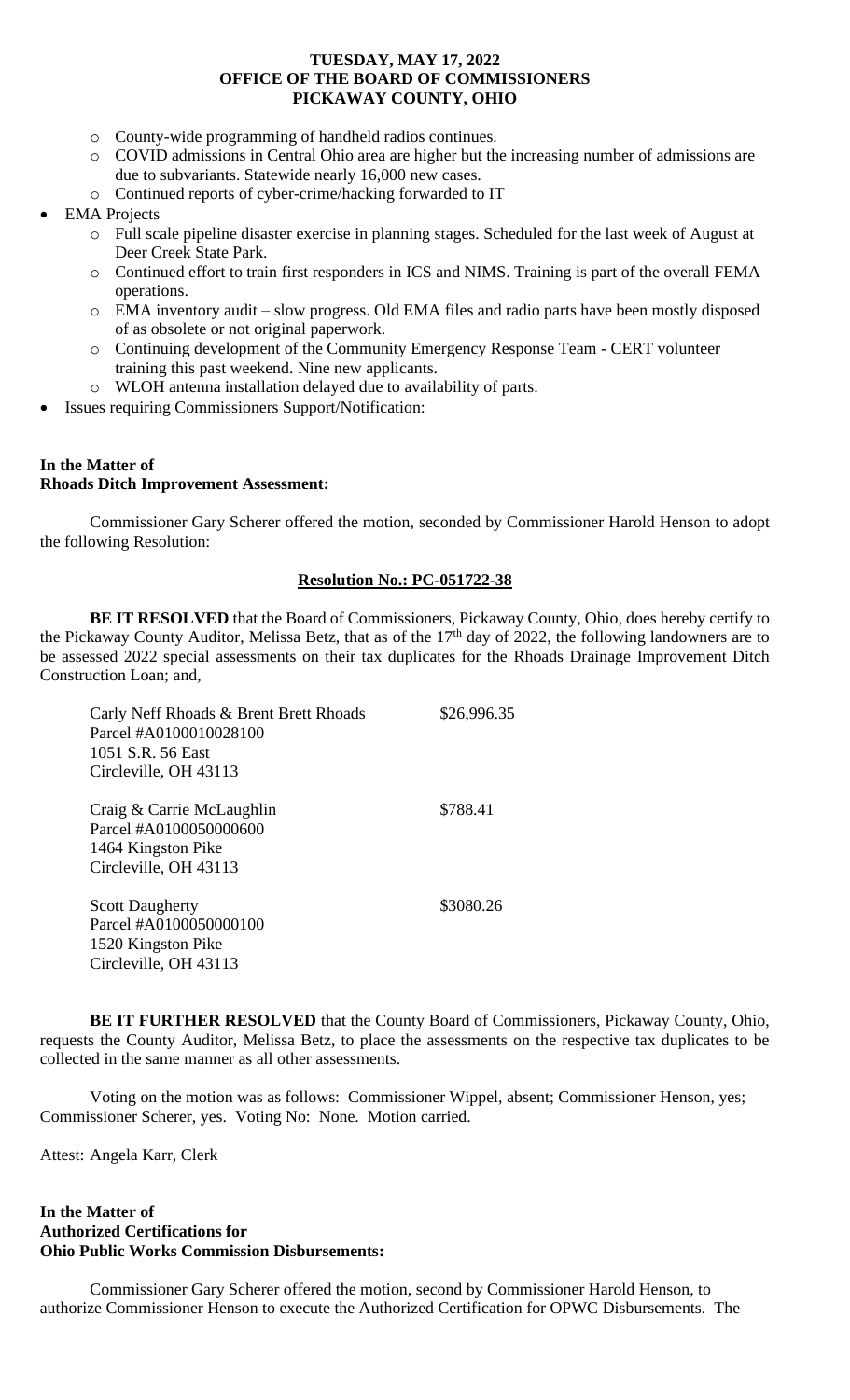disbursement request certification is for CQ01Y, request number 2 in the amount of \$284,106.19. This request reflects project completion at an estimated 100%.

Voting on the motion was as follows: Commissioner Wippel, absent; Commissioner Henson, yes; Commissioner Scherer, yes. Voting No: None. Motion carried.

Attest: Angela Karr, Clerk

# **In the Matter of County Administrator Report:**

The following is a summary of the report provided by April Dengler, County Administrator:

- Ms. Dengler will be attending the pre-construction meeting scheduled for Wednesday, May 18<sup>th</sup> at 11:00 a.m. relative to the Building Department Porch Project.
- Ms. Dengler emailed McDonald's regarding donor wall at Heritage Hall. The donation for a large wall donor is \$50,000 or more for a logo and can be spread out between 3-4 years.
- The Chamber dinner is this Thursday at 6:00 p.m. being held at Heritage Hall.

### **In the Matter of Contract for Project Referred to as the Pickaway County Building Department Porch Project:**

In reference to the bid opening conducted on May 3, 2022, referred to as Pickaway County Building Department Porch Project and upon the written recommendation of Jason Funderburg, WDC Group, Commissioner Gary Scherer offered the motion, second by Commissioner Harold Henson, to approve and sign the Agreement with Drummond Construction, Inc, 201 Canal Street, P.O. Box 746, Lancaster, Ohio 43130, in the amount of \$62,300.00 for base bid (1A-General Work & Labor) which includes allowances/owner contingency \$1,625.00 for Labor Hours and \$1,000 for dumpsters.

Voting on the motion was as follows: Commissioner Wippel, absent; Commissioner Henson, yes; Commissioner Scherer, yes. Voting No: None. Motion carried.

Attest: Angela Karr, Clerk

# **In the Matter of Resolution Authorizing American Rescue Plan Funds for Dog Shelter Kennel Doors Purchase:**

Commissioner Gary Scherer offered the motion, seconded by Commissioner Harold Henson, to adopt the following Resolution:

# **Resolution No.: PC-042622-39**

# **DOG SHELTER KENNEL DOORS**

Pickaway County received direct payments from the U.S. Treasury under the Coronavirus State and Local Fiscal Funds authorized by the American Rescue Plan Act, referred to as fiscal recovery funds. Pickaway County will use the funding in accordance with the American Rescue Plan Act and guidance from the U.S. Treasury.

On Tuesday, May 18, 2021, Pickaway County set up a special revenue fund to receive the funds and account for the use of the funds (**special revenue fund # 938 – American Rescue Plan Act Fund**)

**TUESDAY, MAY 18, 2021 OFFICE OF THE BOARD OF COMMISSIONERS PICKAWAY COUNTY, OHIO** *In the Matter of Amended Certificate Approved: Commissioner Gary Scherer offered the motion, seconded by Commissioner Harold Henson, to adopt the following Resolution: Resolution No.: PC-051821-30 WHEREAS, the Pickaway County Budget Commission approved an AMENDED CERTIFICATE in the amount of \$5,677,293.50 to amend the budget due to fund*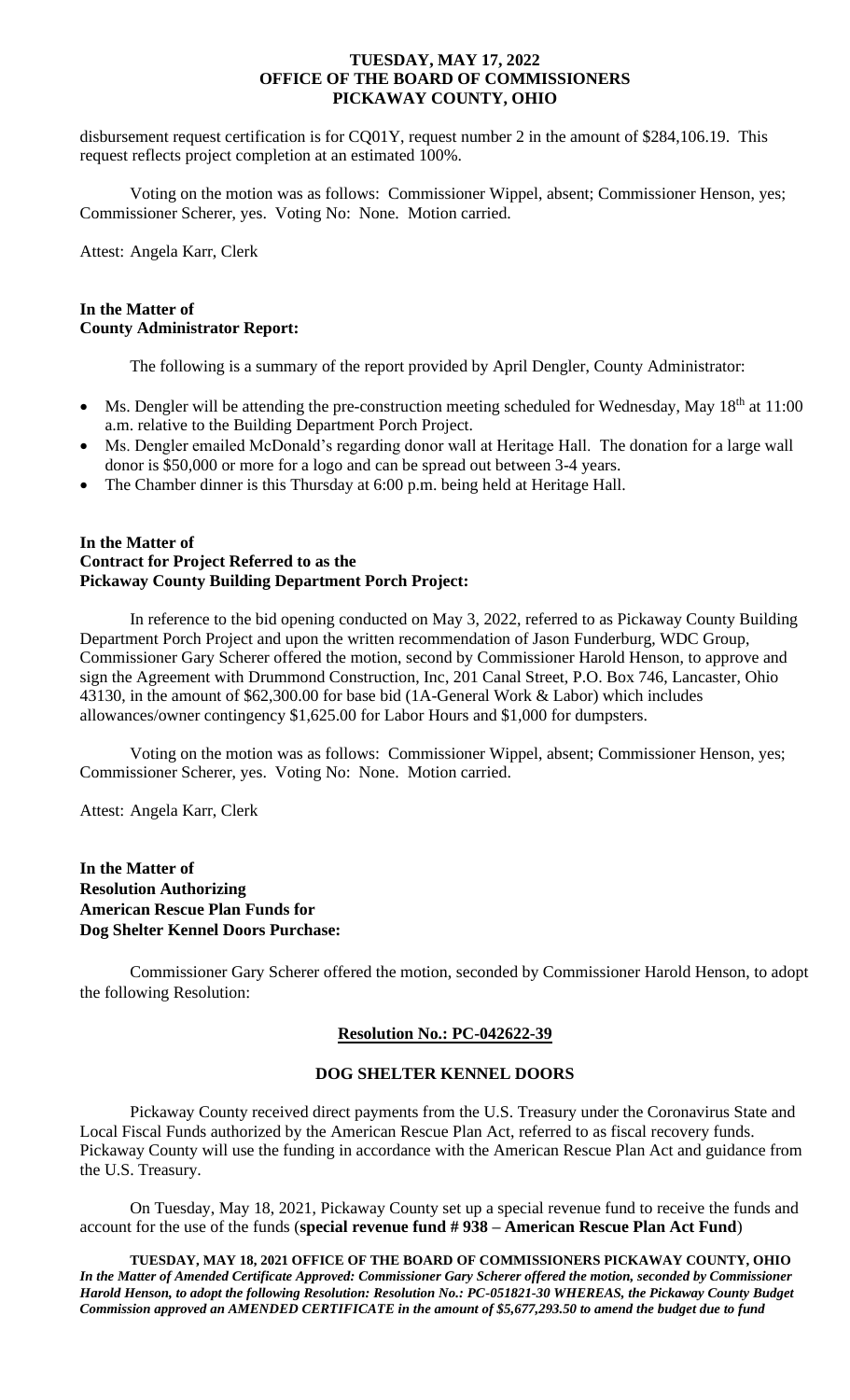*received for the American Rescue Plan, THEREFORE BE IT RESOLVED, that the Pickaway County Board of Commissioners hereby appropriated the following sum for expenditure for period ending December 31, 2021: AMERCIAN RESCUE PLAN ACT REVENUE FUND – 938.0000.4534 \$5,677,293.50 Voting on the motion was as follows: Commissioner Wippel, yes; Commissioner Henson, yes; Commissioner Scherer, yes. Voting No: None. Motion*

The U.S. Treasury guidance as an interim rule was issued on May 10, 2021, and such guidance has been. Uses of the fiscal recovery funds based on the federal legislation can be to:

- 1. Respond to the public health emergency with respect to the COVID19 or its negative economic impacts, including assistance to households, small businesses, and non-profits, or aid to impacted industries such as tourism, travel and hospitality;
- 2. Respond to workers performing essential work during the COVID-19 public health emergency by providing premium pay to eligible workers of the county that are performing such essential work, or by providing grants to eligible employers that have eligible workers who perform essential work.
- 3. Allow for the provision of government services to the extent of the reduction in revenue (i.e., online, property or income tax) due to the public health emergency relative to revenues collected in the most recent full fiscal year of the county prior to the emergency (i.e., January 20, 2020); or
- 4. Make necessary investments in water, sewer or broadband infrastructure.
- 5. A resolution authorizing initial uses of American Rescue Plan fiscal recovery funding and approving appropriations form unappropriated funds for the County ARP fiscal recovery fund, **# 938** for managing ARP fiscal recovery funds, disbursing funds, and monitoring of contracts and grants associated with the ARP.

# **As provided in the U.S. Treasury Interim Final Rule and Guidance for State and Local Fiscal Recovery Funds, Dated May 24,2021, an amended to Final Rule beginning April 1, 2022, an allowable use of ARP funds is for governmental services.**

**WHEREAS**, the Pickaway County Commissioners approve ARP funds in the amount of \$29,458.10 to be paid to the Pickaway County Dog Shelter for new kennel doors. These funds will be used to replace the damaged kennel doors at the shelter.

# **A resolution to approve an authorized use of American Rescue Plan fiscal recovering funding for the County ARP fiscal recovery fund #938, - to be paid from ARP line item #938.1123.5903 – ARP Governmental Services – Other Expense.**

Voting on the motion was as follows: Commissioner Wippel, absent; Commissioner Henson, yes; Commissioner Scherer, yes. Voting No: None. Motion carried.

Attest: Angela Karr, Clerk

# **In the Matter of Report Provided by Sheriff Hafey:**

The following is a summary of the report provided by Sheriff Hafey, Pickaway County Sheriff.

- Sheriff Hafey reported the issue at Logan Elm High School that took place yesterday. The incident was secured and addressed accordingly.
- Eyes of Freedom was escorted to Columbus. The Sheriff's Office will be escorting next Thursday.

# **In the Matter of Executive Session:**

At 10:18 a.m., Commissioner Gary Scherer offered the motion, seconded by Commissioner Harold Henson, to enter into Executive Session pursuant to ORC  $$121.22$  (G) (1) to consider the appointment, employment, dismissal, discipline, promotion, demotion, or compensation, etc., of a public employee with April Dengler, County Administrator, Marc Rogols, County Deputy Administrator, Sheriff Hafey, Sargent Evans and Robert Adkins, IT Director in attendance.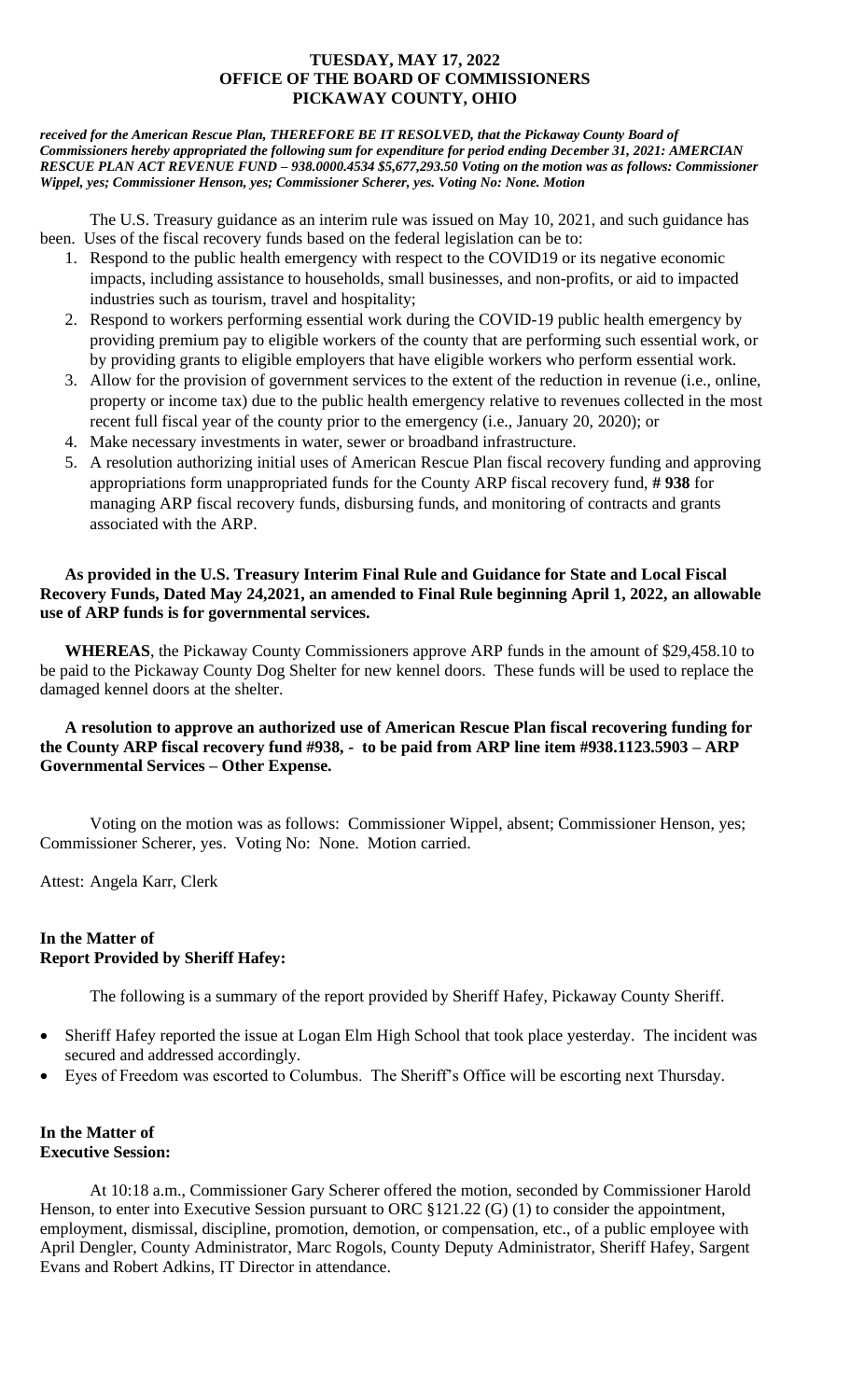Roll call vote on the motion was as follows: Commissioner Wippel, absent; Commissioner Henson, yes; Commissioner Scherer, yes. Voting No: None. Motion carried.

#### Attest: Angela Karr, Clerk

At 10:36 a.m., the Commissioners exited Executive Session and Commissioner Gary Scherer offered the motion, seconded by Commissioner Harold Henson, to resume Regular Session.

Roll call vote on the motion was as follows: Commissioner Wippel, absent; Commissioner Henson, yes; Commissioner Scherer, yes. Voting No: None. Motion carried.

Attest: Angela Karr, Clerk

No Action taken.

#### **In the Matter of Executive Session:**

At 10:37 a.m., Commissioner Gary Scherer offered the motion, seconded by Commissioner Harold Henson, to enter into Executive Session pursuant to ORC  $$121.22$  (G) (1) to consider the appointment, employment, dismissal, discipline, promotion, demotion, or compensation, etc., of a public employee with April Dengler, County Administrator, Marc Rogols, County Deputy Administrator, and Joy Ewing, JFS Director in attendance.

Roll call vote on the motion was as follows: Commissioner Wippel, absent; Commissioner Henson, yes; Commissioner Scherer, yes. Voting No: None. Motion carried.

Attest: Angela Karr, Clerk

At 10:41 a.m., the Commissioners exited Executive Session and Commissioner Gary Scherer offered the motion, seconded by Commissioner Harold Henson, to resume Regular Session.

Roll call vote on the motion was as follows: Commissioner Wippel, absent; Commissioner Henson, yes; Commissioner Scherer, yes. Voting No: None. Motion carried.

Attest: Angela Karr, Clerk

No Action taken.

### **In the Matter of Job and Family Services Update:**

Joy Ewing, Job and Family Services Director, met with the Commissioners to provide an update of JFS. Mrs. Ewing reported that JFS has four vacancies and new hires, Jeremy Turner, Victoria Washington and currently interviewing for two Children Services positions. Unemployment rate went down to 3.8% due to season help. Ohiomeansjobs went down with COVID and in March and April number had a significant increase. JFS has been out promoting jobs by building resumes and job skills.

#### **In the Matter of Job and Family Services Title XX Social Services Block Grant:**

Commissioner Gary Scherer offered the motion, second by Commissioner Harold Henson, to approve and authorize Commissioner Henson to execute the 2023 Social Services Block Grant County Profile Report Summary Estimate for Title XX for Job and Family Services.